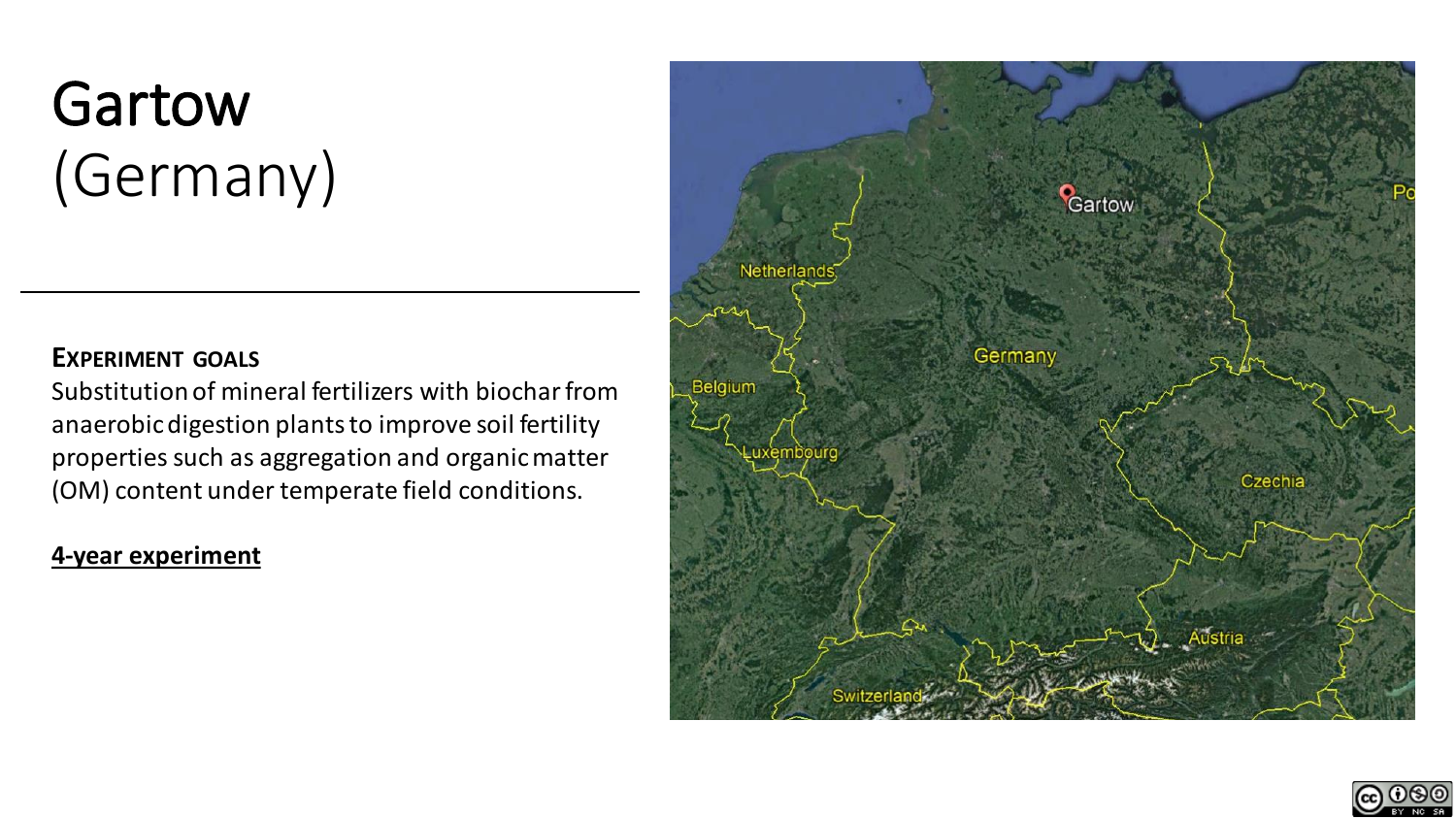#### **SITE DESCRIPTION**

The field experiment was established in May 2012 in northwestern Germany (53°01'09.26" N and 11°29'50.04" E, 19 m asl) on a sandy Cambisol. The site has a temperate climate with an average temperature of 8.8°C and annual precipitation of 575 mm. Texture analysis revealed 94% sand, 4% silt, and 2% clay for the soil under study. The crop rotation during the experiment included silage maize, winter rye, a multi-species cover crop mix, blue lupine, and rapeseed.

#### **BIOCHAR AND ITS APPLICATION IN THE FIELD**

The biochar was produced from green cuttings in a Pyreg reactor at around 650°C (Doerth, Germany, www.pyreg.de). Treatments included fertilization with mineral fertilizer or biogas digestate, with or without the addition of 3 or 40 Mg biochar ha<sup>-1</sup> produced at around 650 °C. Ten experimental treatments was replicated five times, creating a total of 50 plots 72 m<sub>2</sub> each, arranged in a row-column design so that each treatment was present in each row and each column. Six treatments, were analyzed in the present experiment, including two fertilizer treatments [mineral fertilizer (**M**) or biogas digestate (D)] applied without biochar (B0), with 3 Mg biochar ha<sup>-1</sup> (B3), or with 40 Mg biochar ha<sup>-1</sup> (B40).

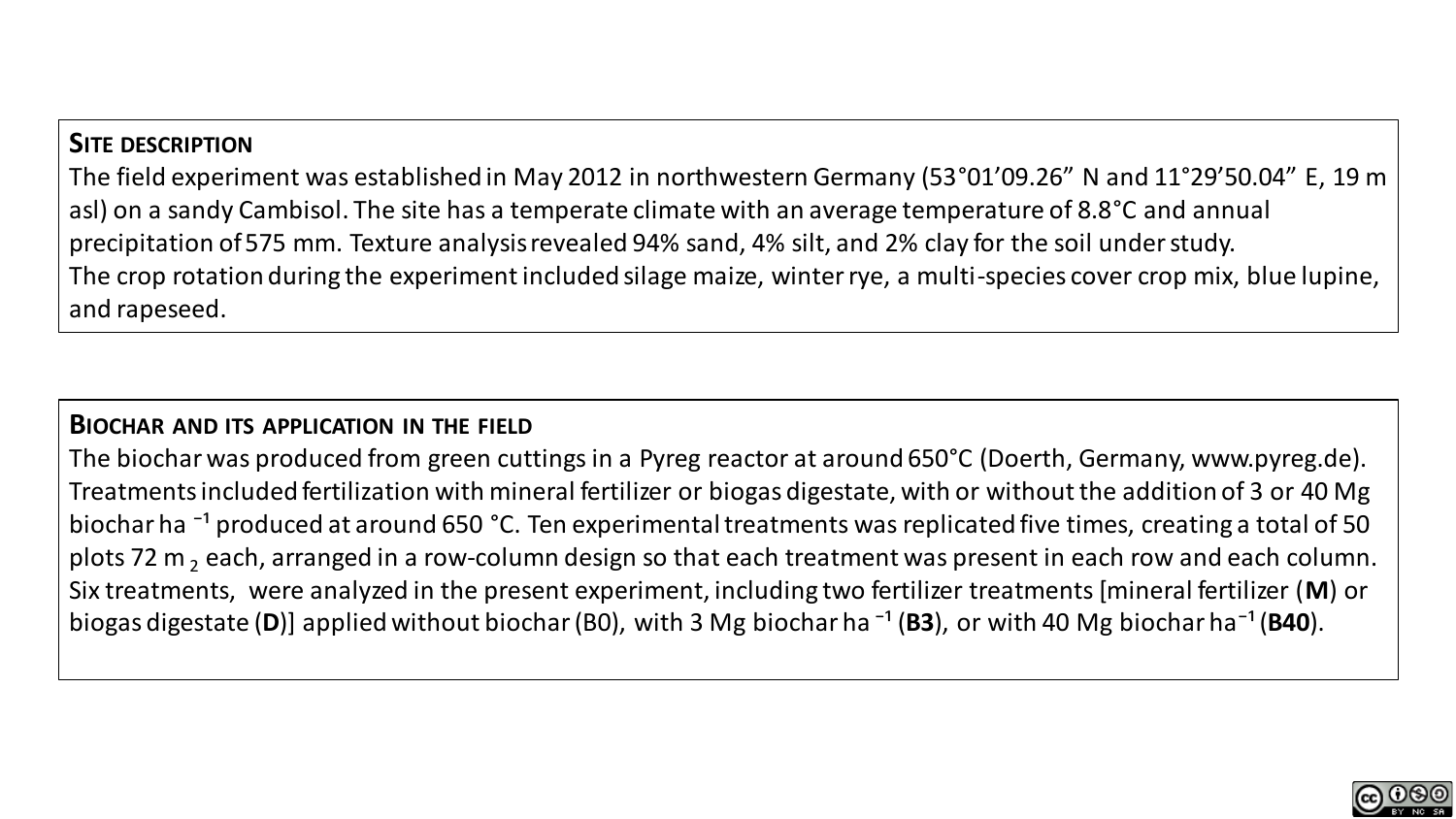#### **Measured parameters**

**Soil analysis and interactions with biochar**: soil analysis at T0, periodic soil analysis, pH, CEC, Cmic, bulk density, SOC, POM

**Biochar dynamics and matrices**: degradation of biochar, soil carbon contribution

#### **Key features**

- Application of 40 Mg biochar ha  $^{-1}$  did not consistently improve CEC and WHC four years after application to a sandy soil, which could be a result of the high pyrolysis temperature and coarseness of the biochar.
- Biochar did improve soil structure by significantly increasing the yield of small macroaggregates (2–0.25 mm) even at a low application of 3 Mg ha<sup> $-1$ </sup>.
- High temperature biochar applied to a sandy soil under temperate climatic conditions is primarily recommended to increase SOC content, which could help mitigate climate change if this C remains sequestered in the long-term.

#### **Planned activities or potential experimental activities**

Analyze the effects of biochar and biogas digestate versus mineral fertilizer on soil aggregation and OM dynamics under temperate field conditions.